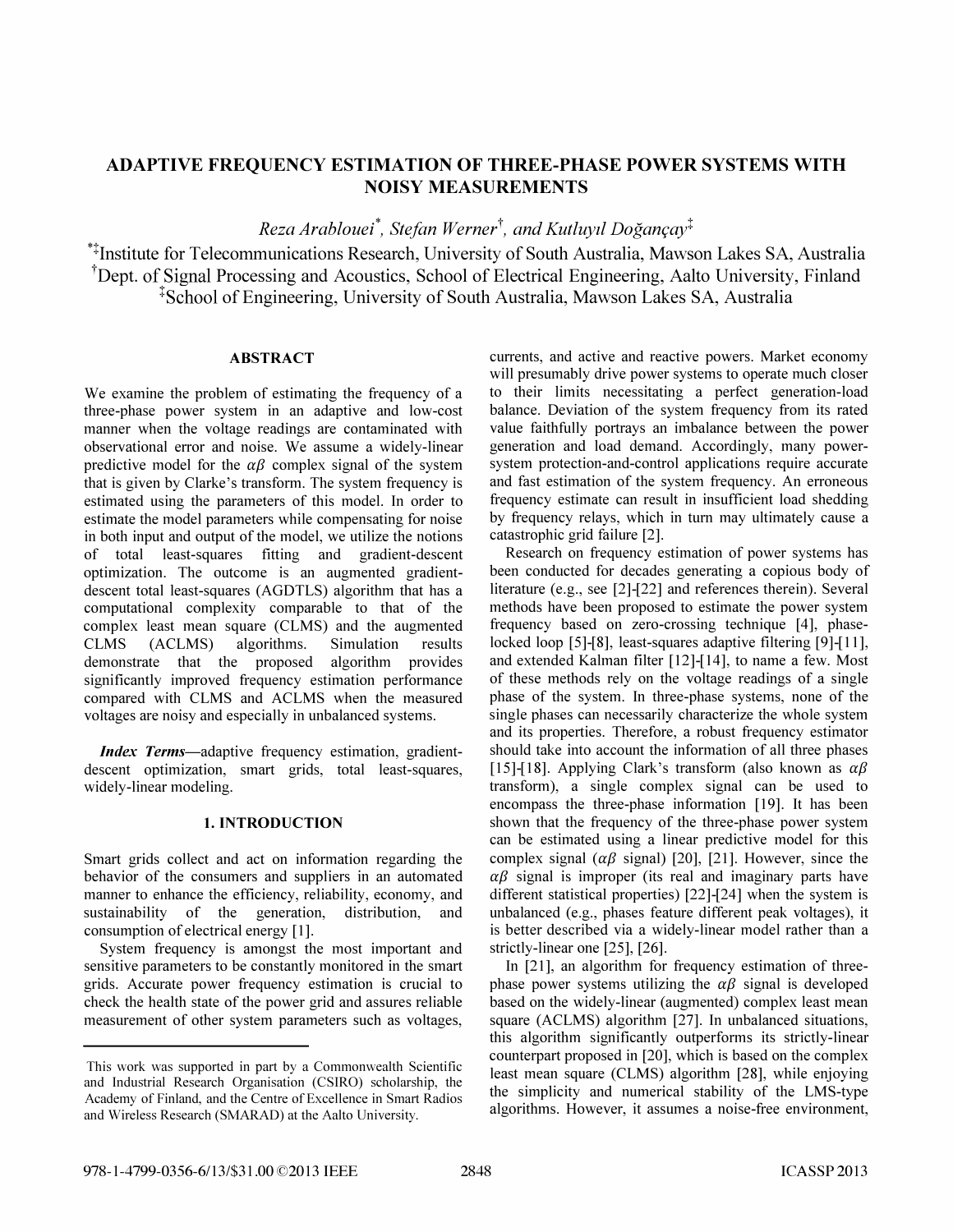i.e., where the voltage measurements are exact and errorfree. Such assumptions are often unrealistic since several kinds of error can contaminate the measurements, e.g., sampling, quantization, and instrument errors. Therefore, in practice, this algorithm may have a poor estimation performance because of failing to account for the error in the signals.

Total least-squares (TLS) is a fitting method that improves the accuracy of the least-squares estimation techniques when both the input and output data of a linear system are subject to observational error. TLS minimizes the perturbation in the input and output data that is required to fit the input to the output [29]-[31].

In this paper, we develop a frequency estimation algorithm for three-phase power systems assuming noisy phase voltage observations. To this end, we utilize the concepts of TLS fitting and gradient-descent optimization to compute the parameters of a widely-linear predictive model considered for the  $\alpha\beta$  signal. The system frequency is then calculated using the model parameters. Simulations testify that the performance of the new algorithm is superior to that of the ACLMS algorithm when the phase voltages are measured in noise while being almost as computationally efficient as ACLMS.

#### 2. PROPOSED ALGORITHM

The voltages of a three-phase power system can be represented as

$$
v_n^a = V_n^a \cos(2\pi f \tau n + \phi) + \eta_n^a
$$
  
\n
$$
v_n^b = V_n^b \cos\left(2\pi f \tau n + \phi - \frac{2\pi}{3}\right) + \eta_n^b
$$
  
\n
$$
v_n^c = V_n^c \cos\left(2\pi f \tau n + \phi + \frac{2\pi}{3}\right) + \eta_n^c
$$

where  $V_n^a$ ,  $V_n^b$ , and  $V_n^c$  are the peak values, f is the system frequency,  $\tau$  is the sampling interval,  $n$  is the time index and  $\phi$  is a constant phase while  $\eta_n^a$ ,  $\eta_n^b$ , and  $\eta_n^c$  denote the observational errors and noises.

Using Clarke's  $(\alpha\beta)$  transform [19], i.e.,

$$
\begin{bmatrix} v_n^{\alpha} \\ v_n^{\beta} \end{bmatrix} = \sqrt{\frac{2}{3}} \begin{bmatrix} 1 & -1/2 & -1/2 \\ 0 & \sqrt{3}/2 & -\sqrt{3}/2 \end{bmatrix} \begin{bmatrix} v_n^{\alpha} \\ v_n^{\beta} \\ v_n^{\beta} \end{bmatrix},
$$

we obtain a complex-valued voltage signal as

$$
v_n = v_n^{\alpha} + j v_n^{\beta}
$$

that can be used for adaptive frequency estimation [32], [33]. Here,  $j = \sqrt{-1}$ .

A widely-linear predictive model for  $v_n$  is described as

$$
\tilde{v}_{n-1}h + \tilde{v}_{n-1}^*g = \tilde{v}_n
$$

or

$$
[\tilde{v}_{n-1},\tilde{v}_{n-1}^*]\begin{bmatrix}h\\g\end{bmatrix}=\tilde{v}_n
$$

where  $\tilde{v}_n$  is the noiseless value of  $v_n$ , i.e., when  $\eta_n^a = \eta_n^b =$  $\eta_n^c = 0$ , and superscript  $*$  denotes complex-conjugate while  $h$  and  $g$  are the model parameters that we wish to identify. It is shown in [21] that, using h and  $q$ , the system frequency can be estimated as

$$
\hat{f} \approx \frac{1}{2\pi\tau} \sin^{-1} \left( \sqrt{\mathfrak{F}^2(h) - |g|^2} \right)
$$

where  $\Im(\cdot)$  and  $|\cdot|$  denote the imaginary part and the absolute value, respectively.

In order to identify  $h$  and  $g$  at the presence of noise, we utilize an adaptive filter whose tap weights vector, denoted by  $\mathbf{w}_n = [w_{n,1}, w_{n,2}]^T$ , is taken as an estimate for  $[h, g]^T$  at iteration n. We wish to compute  $w_n$  such that it fits the filter input data to the desired filter output data by incurring minimum perturbation:

$$
(\mathbf{X}_n^T + \boldsymbol{\Delta}_n)\mathbf{w}_n = \mathbf{y}_n + \boldsymbol{\delta}_n \tag{1}
$$

where

$$
\mathbf{X}_n = [\mathbf{x}_1, ..., \mathbf{x}_{n-1}, \mathbf{x}_n],
$$
  
\n
$$
\mathbf{y}_n = [v_1, ..., v_{n-1}, v_n]^T,
$$
  
\n
$$
\mathbf{x}_n = [v_{n-1}, v_{n-1}^*]^T,
$$

superscript T stands for transpose, and  $\Delta_n \in \mathbb{C}^{n \times 2}$  and  $\delta_n \in \mathbb{C}^{n \times 1}$  denote the minimum input and output perturbations, respectively. Using the singular value decomposition (SVD) of the augmented data matrix,  $[X_n^T, y_n]$ , the total least-squares (TLS) solution for (1) is given by [31]

$$
\mathbf{w}_n = -\frac{\left[z_{n,1}, z_{n,2}\right]^T}{z_{n,3}}\tag{2}
$$

where  $[z_{n,1}, z_{n,2}, z_{n,3}]^T$  is the right singular vector corresponding to the smallest singular value of  $[X_n^T, y_n]$  or the eigenvector corresponding to the smallest eigenvalue of

$$
\mathbf{\Psi}_n = \begin{bmatrix} \mathbf{X}_n \\ \mathbf{y}_n^T \end{bmatrix}^* [\mathbf{X}_n^T, \mathbf{y}_n].
$$

The solution of (2) is optimal. However, obtaining it comes at the expense of updating and performing eigendecomposition of the  $3 \times 3$  matrix,  $\Psi_n$ , at each iteration. In the light of the analysis of [31], a computationally more efficient alternative approach can be devised by minimizing the following cost function over  $\mathbf{w} \in \mathbb{C}^{2 \times 1}$ :

$$
\mathcal{I}_n(\mathbf{w}) = \frac{\left\| \left[ \mathbf{X}_n^T, \mathbf{y}_n \right] \left[ \begin{array}{c} \mathbf{w} \\ -1 \end{array} \right] \right\|^2}{\left\| \begin{bmatrix} \mathbf{w} \\ -1 \end{bmatrix} \right\|^2},
$$